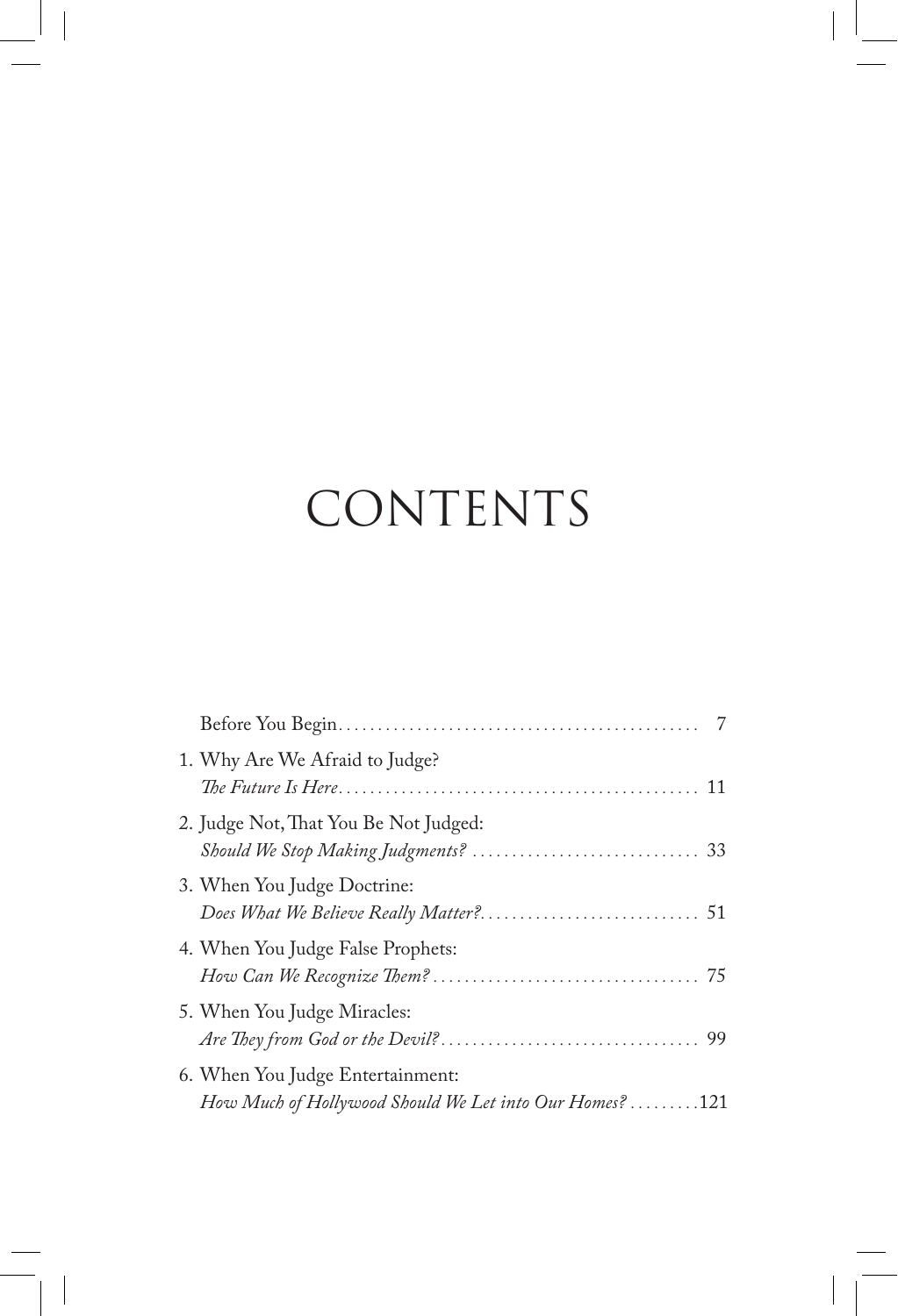| 7. When You Judge Appearances:<br>What Is the Relationship Between Beauty and Happiness? 141    |  |
|-------------------------------------------------------------------------------------------------|--|
| 8. When You Judge Neopaganism:                                                                  |  |
| 9. When You Judge Ghosts, Angels, and Shrines:<br>How Shall We Interpret the Spirit World?  181 |  |
| 10. When You Judge Conduct:<br>Can We Agree on What Is Right and Wrong?  197                    |  |
| 11. When You Judge Character:                                                                   |  |
|                                                                                                 |  |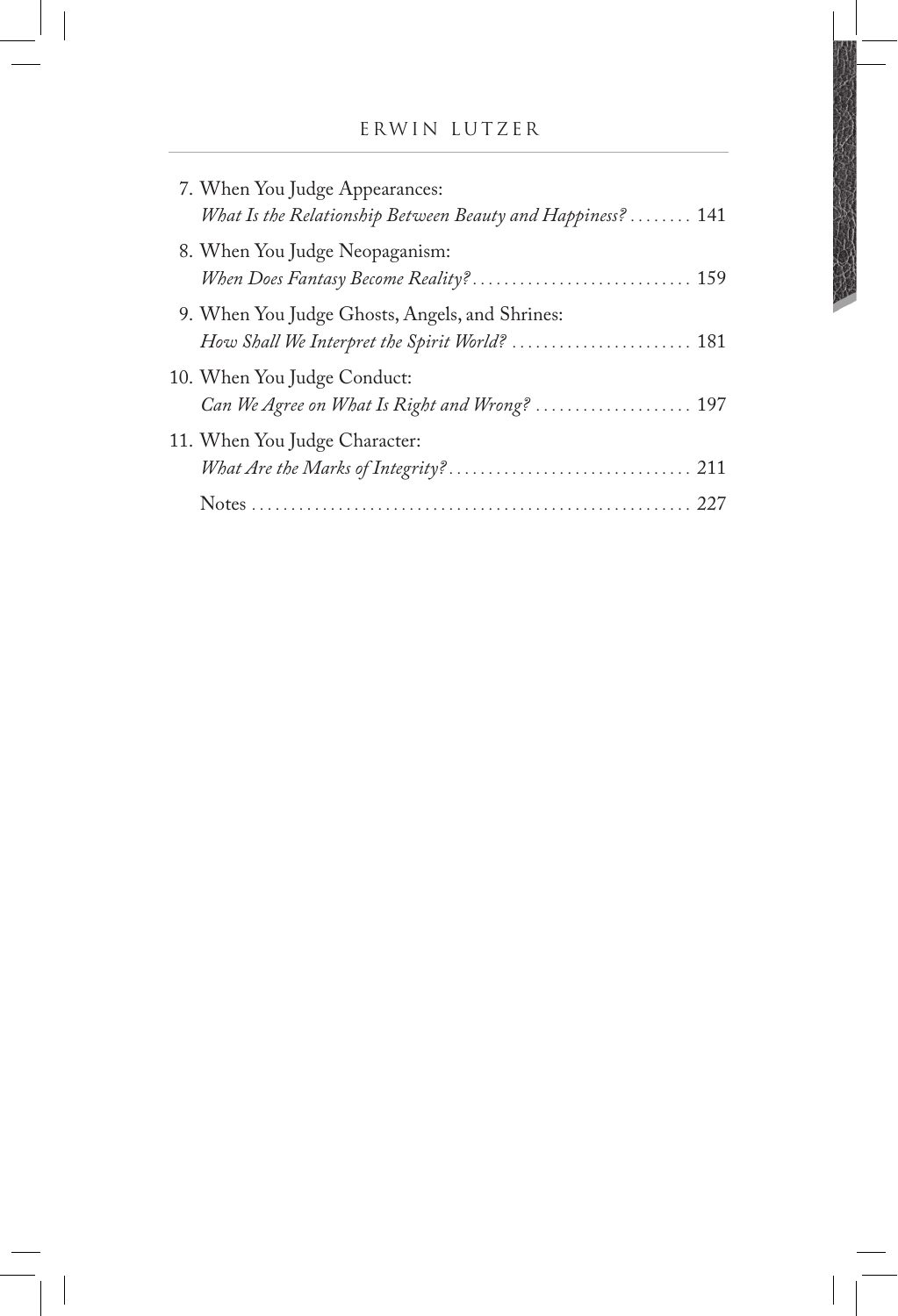#### **chapter 1**

# WHY ARE WE AFRAID TO JUDGE?

#### **THE FUTURE IS HERE**

The church is to be in the world as a ship is in the ocean;<br>but when the ocean seeps into the ship, the ship is in<br>trouble I fear that the evangelical ship is taking on water but when the ocean seeps into the ship, the ship is in trouble. I fear that the evangelical ship is taking on water. The world is seeping into the church so rapidly that we might well wonder how long the vessel can stay afloat. The church, which is called to influence the world, finds herself influenced by the world. If we as Christ's representatives can scarcely stay afloat, how can we expect to rescue a society that is sinking around us? We have bought into the world's values, into its entertainment, its morals, its attitudes. We have also bought into its tolerance, its insistence that we should never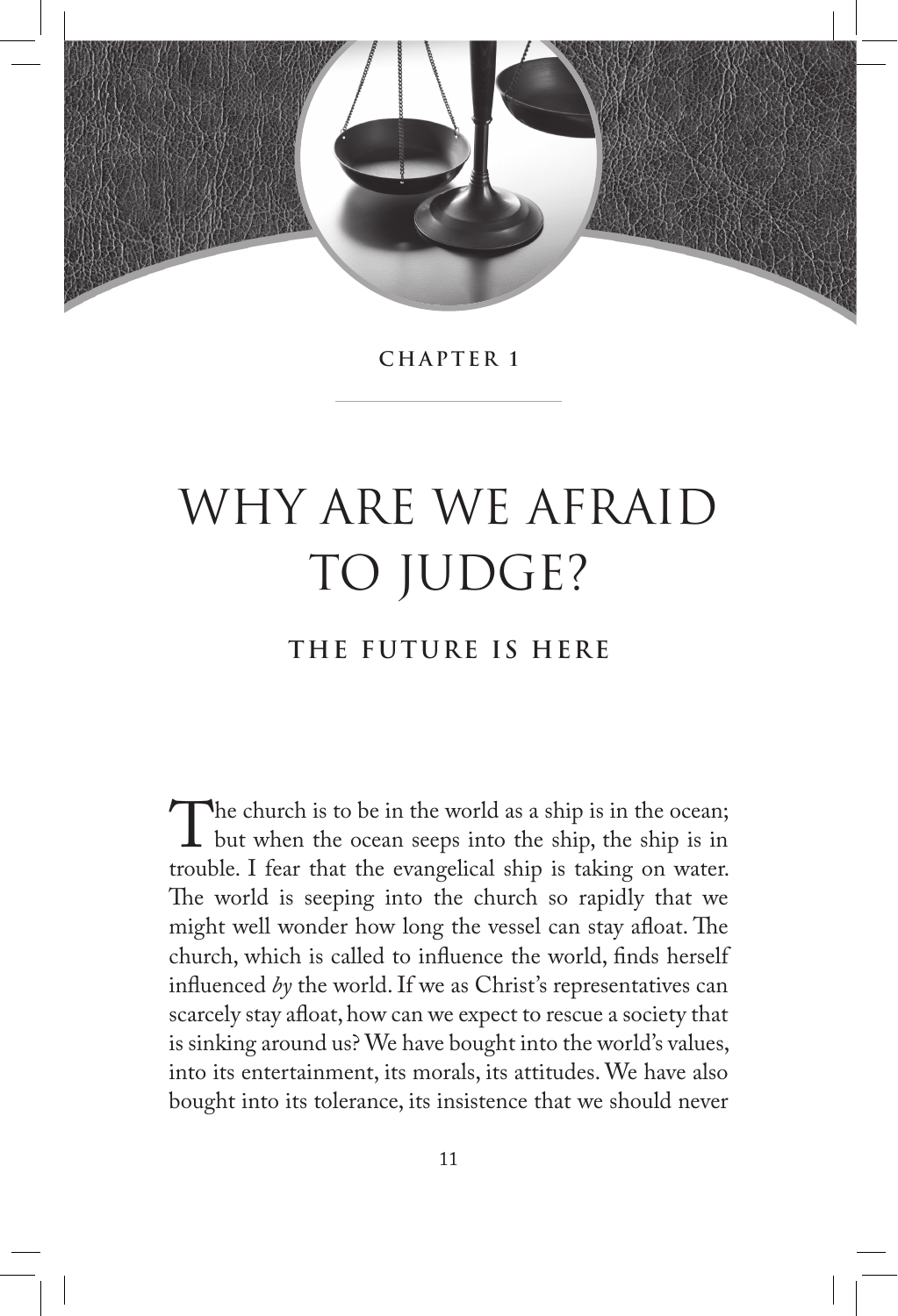challenge the private beliefs of individuals, whether outside the church or within it. In the face of cultural pressures, we have found ourselves confused, hesitant to act, unable to give a loving but convincing witness to the world.

Of course, there are also many hopeful signs in our culture. There are churches and individuals that are making a great impact for the gospel, and for that we are thankful. But for the most part, we as Christians have settled down to a comfortable kind of Christianity that demands very little and therefore, in turn, makes very little difference in the wider culture. When the world takes a step in our direction, we embrace it without a twinge of conscience. But a church that has made its peace with the world is incapable of changing it.

Today there is a myth that the world is more tolerant than it used to be because it accepts "both points of view." If you were to stand on a street corner in the cities of America and ask, "What do you think of Jesus Christ?" you would probably get a favorable response. He would be described as a good teacher or as one who taught us about love. But we can be quite sure that the world speaks well of Him because they misunderstand who He is and why He came to earth.

Listen to His own words: "If the world hates you, know that it has hated me before it hated you. If you were of the world, the world would love you as its own; but because you are not of the world, but I chose you out of the world, therefore the world hates you" ( John 15:18). By and large the world of today has a favorable opinion of Christ only because it misinterprets Him.

Remember this axiom: The better the world understands the purpose of Jesus' coming, the more it hates Him. What the world values, Christ despises; what He loves, it hates. Years ago, F. B. Meyer wrote, "Between such irreconcilable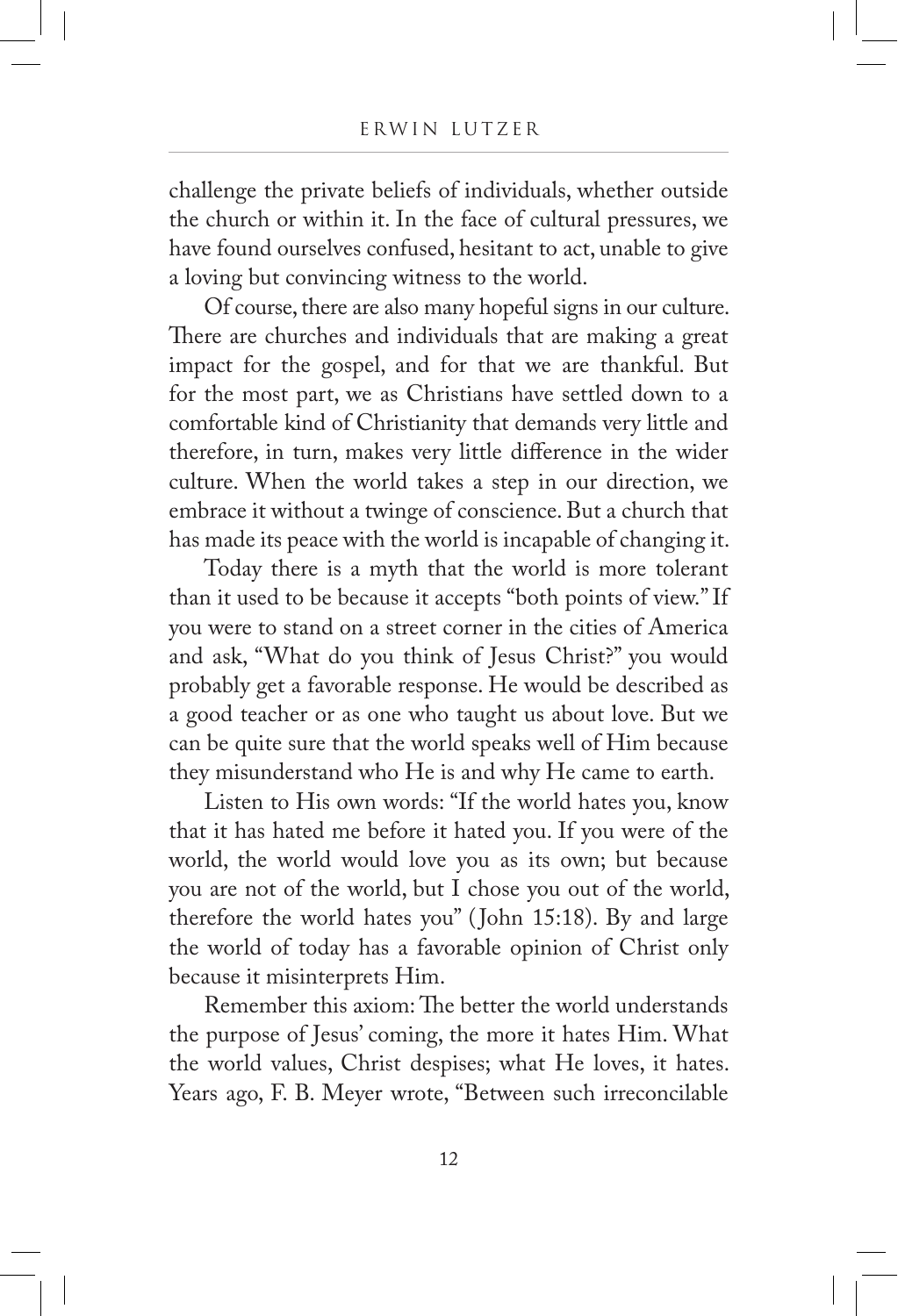opposites as the church and the world, there cannot be but antagonism and strife. Each treasures and seeks what the other rejects as worthless. Each is devoted to ends that are inimical to the dearest interests of the other."1 And yet, just think, most Christians think it is possible to follow Jesus without turning their backs on the world!

Generations ago, we heard sermons titled "Biblical Separation," that is, sermons about the belief that we must separate ourselves from that which displeases God and commit ourselves to the values and convictions of Scripture. Many of us were warned about such things as movies, alcohol, tobacco, and a small cluster of other sins. This kind of instruction had its limitations because godliness was often defined in terms of the things we were not supposed to do. But at least we were taught that some things were right and others were wrong; there was an attempt, however imperfect, to distinguish the church from the world.

My generation claimed to be wiser than our parents. We said that the list of "worldly sins" was man-made and that we had to make our own decisions about these matters. Older Christians, who knew their hearts better than we knew our own, warned that if we began to tolerate worldliness, however it was defined, we would trip a series of dominoes and the day would come when the church would be filled with "worldly believers."

That day is here.

Opinion polls show that the difference between the church and the world is, in some ways, indistinguishable. The sins that are in the world are in the church: divorce, immorality, pornography, risqué entertainment, materialism, and apathy toward what others believe. Officially, we believe that without trusting Jesus as Savior people are lost;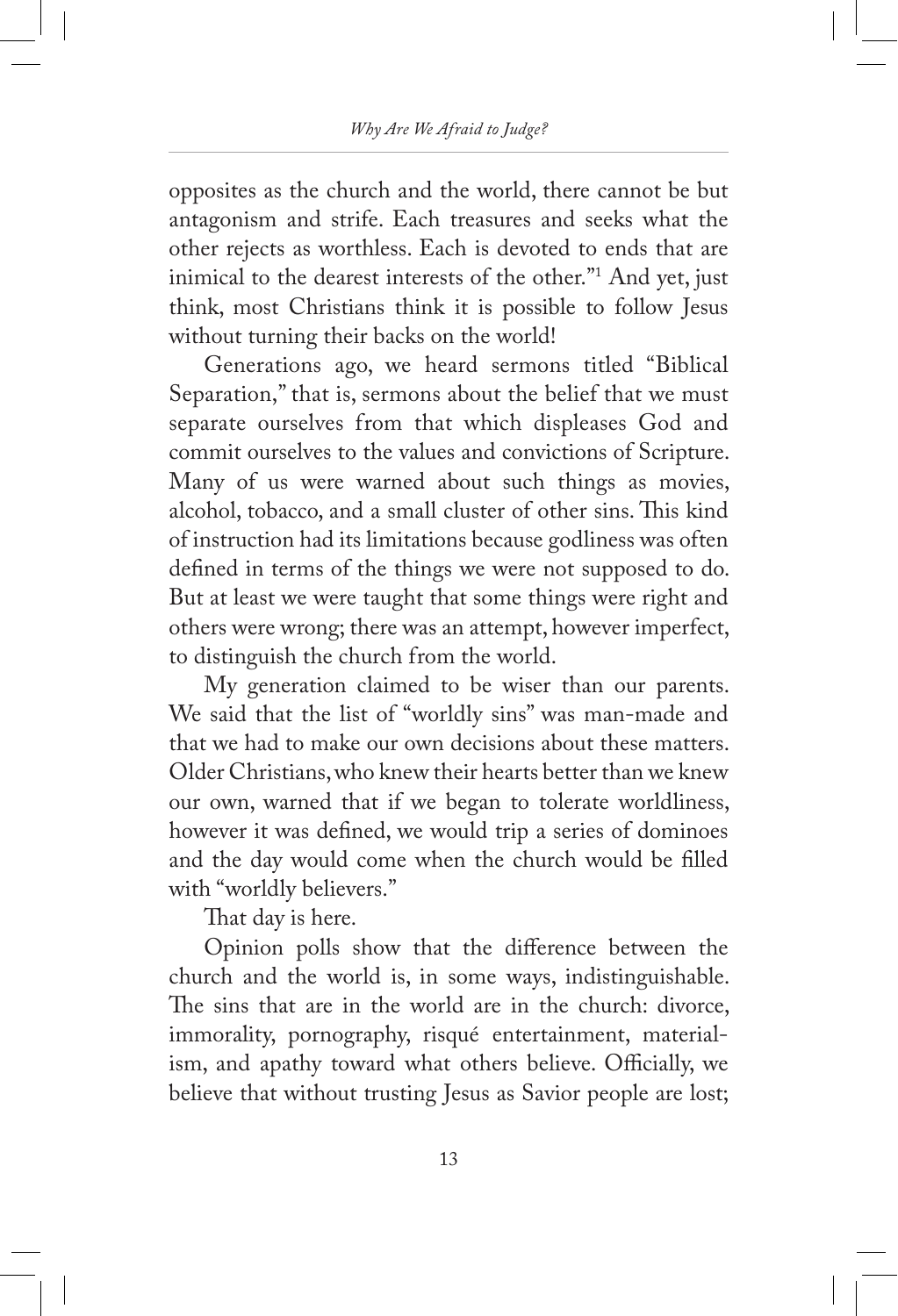unofficially, we act as if what people believe and the way they behave really does not matter. No wonder our light has become a flicker and our salt has lost its savor.

Many believe that we have no right to judge anyone's lifestyle or beliefs. Our commitment to radical individualism and the privatization of faith has made us willing to "live and let live" without discussion, evaluation, or rebuke. We have lost the ability to judge the world because we have lost the ability to judge ourselves. We affirm certain beliefs and then act as if they don't matter.

No wonder the most oft-quoted verse from the Bible is not "For God so loved the world" ( John 3:16) but, rather, "Do not judge, or you too will be judged" (Matthew 7:1 niv). Even in evangelical circles we sometimes hear, "Who are you to judge?" The clear implication of the question is that we have no right to say, "This lifestyle is wrong," or, "This is heresy," or again, "This preacher is a false teacher." The one word that best describes our culture is *Whatever!!!*

How did we get here?

Why do we find it so difficult to say that some religious views are wrong? Or that some kinds of behavior are sinful? Why do we allow so much of Hollywood into our homes, pretending that we and our families are not influenced by the entertainment industry? Why do we allow false teachers and prophets to flourish without warning the people of God? Why are various forms of occultism practiced? These are just some questions we will be discussing in the chapters that follow.

Before we begin our journey, we must have a better understanding of how the prevailing ideas of our culture have influenced the church. We might find that we are more affected by the world than we realize. So before we turn to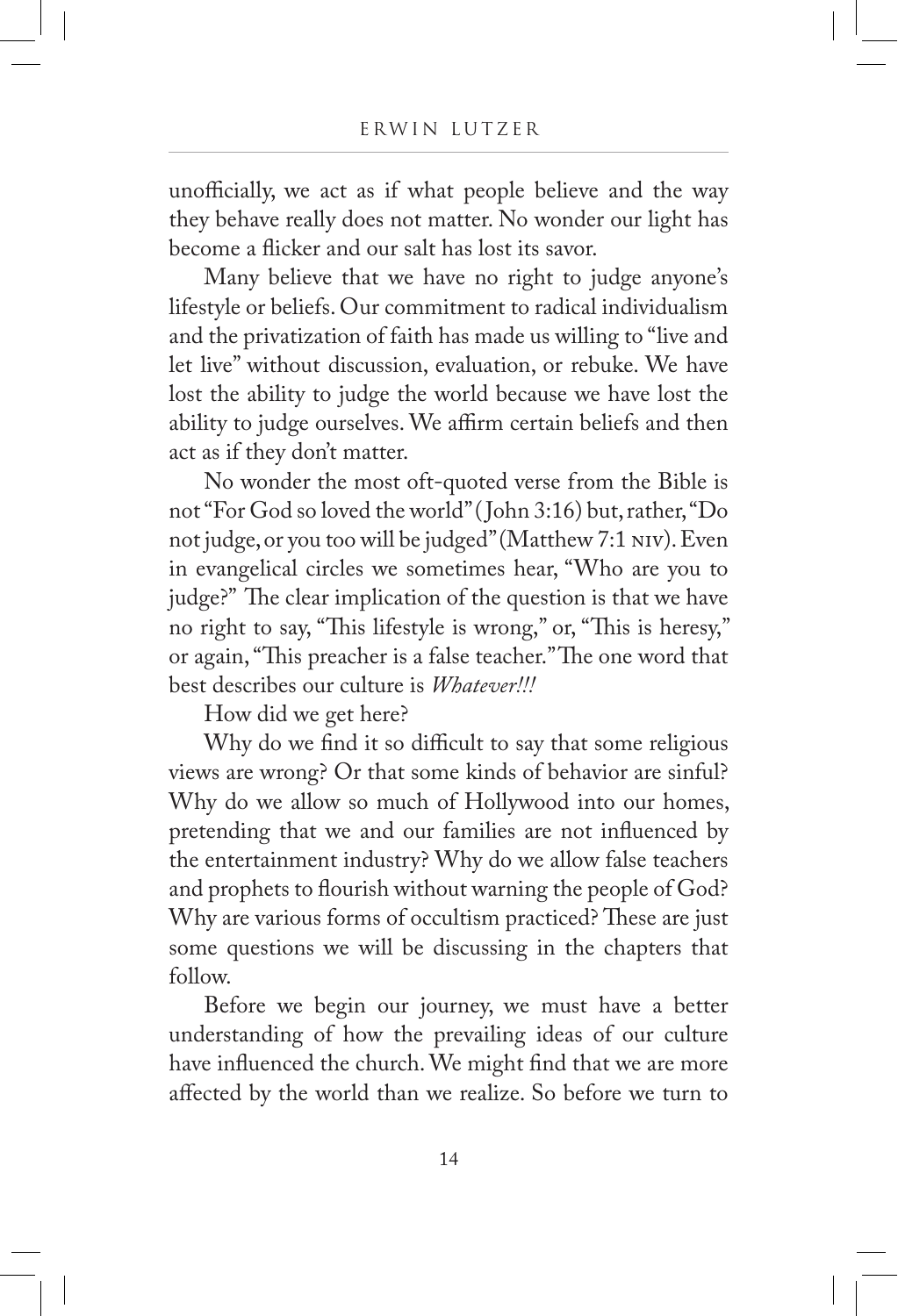speak about our responsibility as members of the church, we have to take a few moments to understand the challenges we confront in the world around us.

We've all heard that we are living in a postmodern society, but what does that mean? And how does postmodernism impact the church? Every generation must fight its own battles; sometimes the pressure points of one generation are the same as those of a previous one, but often the issues are different. But each generation must confront the world, either to change it or to be changed by it.

Today our challenges are unique, for no generation has been influenced by technology as has ours. We are bombarded with television, the video revolution, and the Internet. Perhaps no generation has had as many opportunities as ours; nor has any had as many pitfalls. In the midst of great opportunity, we have, I fear, turned from much that is good toward much that is trivial and even irrational. In our day there has been a mega-shift in thinking; this generation perceives reality differently from the way past generations did. Yes, people in general don't view life the way they used to, and we Christians don't either.

So let's take a brief tour into what is called the postmodern mind so that we might better understand the challenges before us. Then let's ask ourselves how we have been influenced by the world and what can be done about it.

## **DESCENDING INTO DECADENCE**

Truth has disappeared, and few have noticed. Before our eyes, the old thought forms are crumbling, and in their place we find new ways of seeing the world and our experience of it. Some of us grew up with assumptions that are being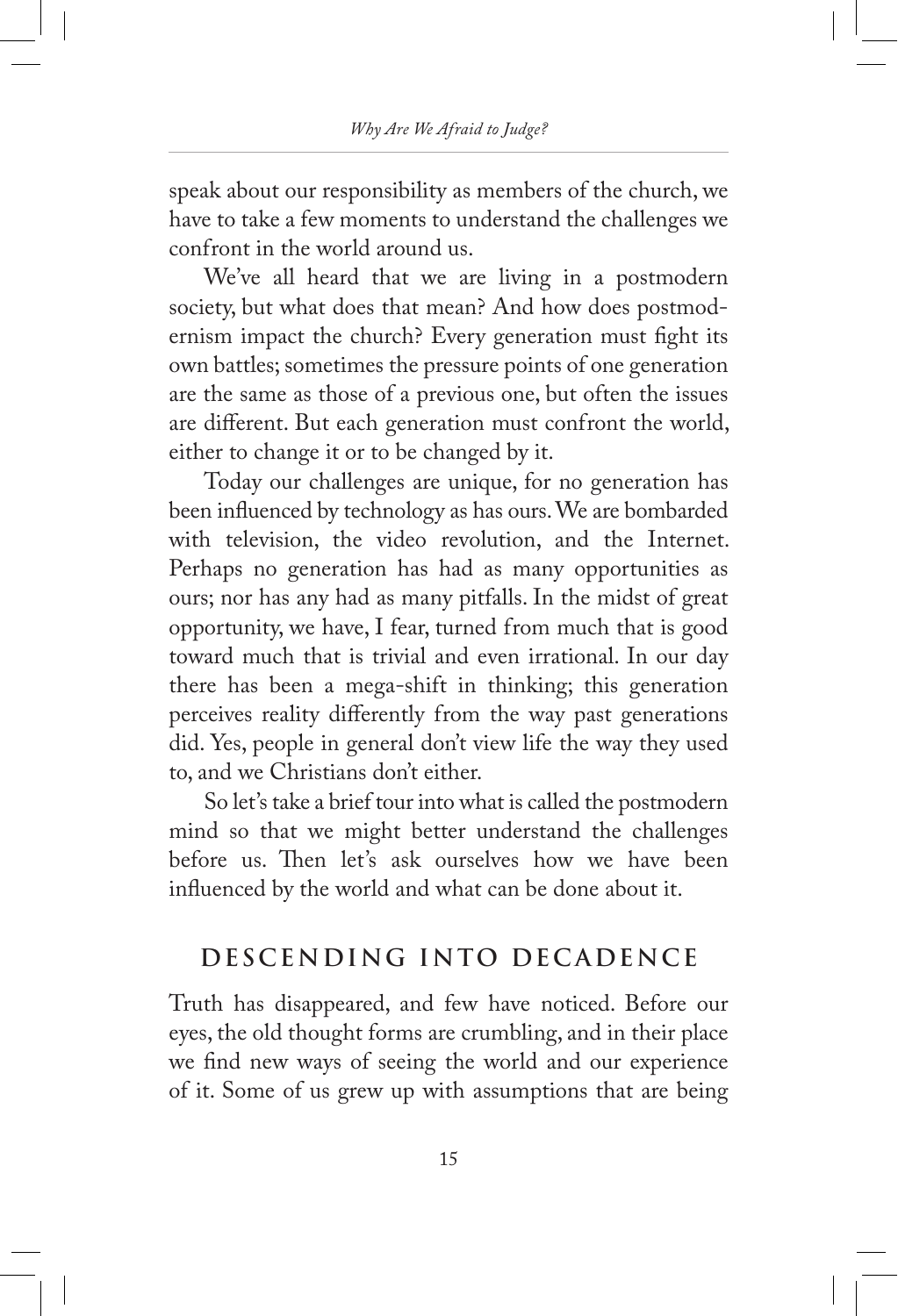discarded, and in their place are new assumptions that stand in direct opposition to the Christian gospel. Perhaps it is not too strong to say that war has been declared on the past in favor of a brave new future.

We can't understand postmodernism unless we understand what modernism was (and is). Modernism was the belief that reason had the power to make sense out of the world; the human mind, it was thought, has the ability to interpret reality and discover overarching values. It was optimistic, believing in progress; there was the belief that science and history could lead us to various truths that would help us interpret reality. Modernism attacked religion, particularly Christianity, because it believed Christianity was filled with superstitions, but at least modernism believed that truth existed and it was not afraid to say so.

Enter postmodernism.

The contemporary notion is that reason has failed to make sense out of the world. Indeed, modernism, it is said, does not have the building blocks necessary to construct a system of truths that would be applicable to all cultures. So the old assumption that there is objective truth must be replaced with the notion that there really is no "truth"—if by truth we mean values applicable to all cultures and all times. Truth, if it exists at all, does not exist "out there" to be discovered but rather is simply my own personal response to the data that is presented to me. I do not discover truth; I am the *source* of truth.2

Whereas modernism attacked religion as being superstition, postmodernism accepts all religions and gives a high place to all kinds of superstitions. Spirituality of every sort is now accepted without any suggestion that one point of view might be wrong and another right. Since truth is now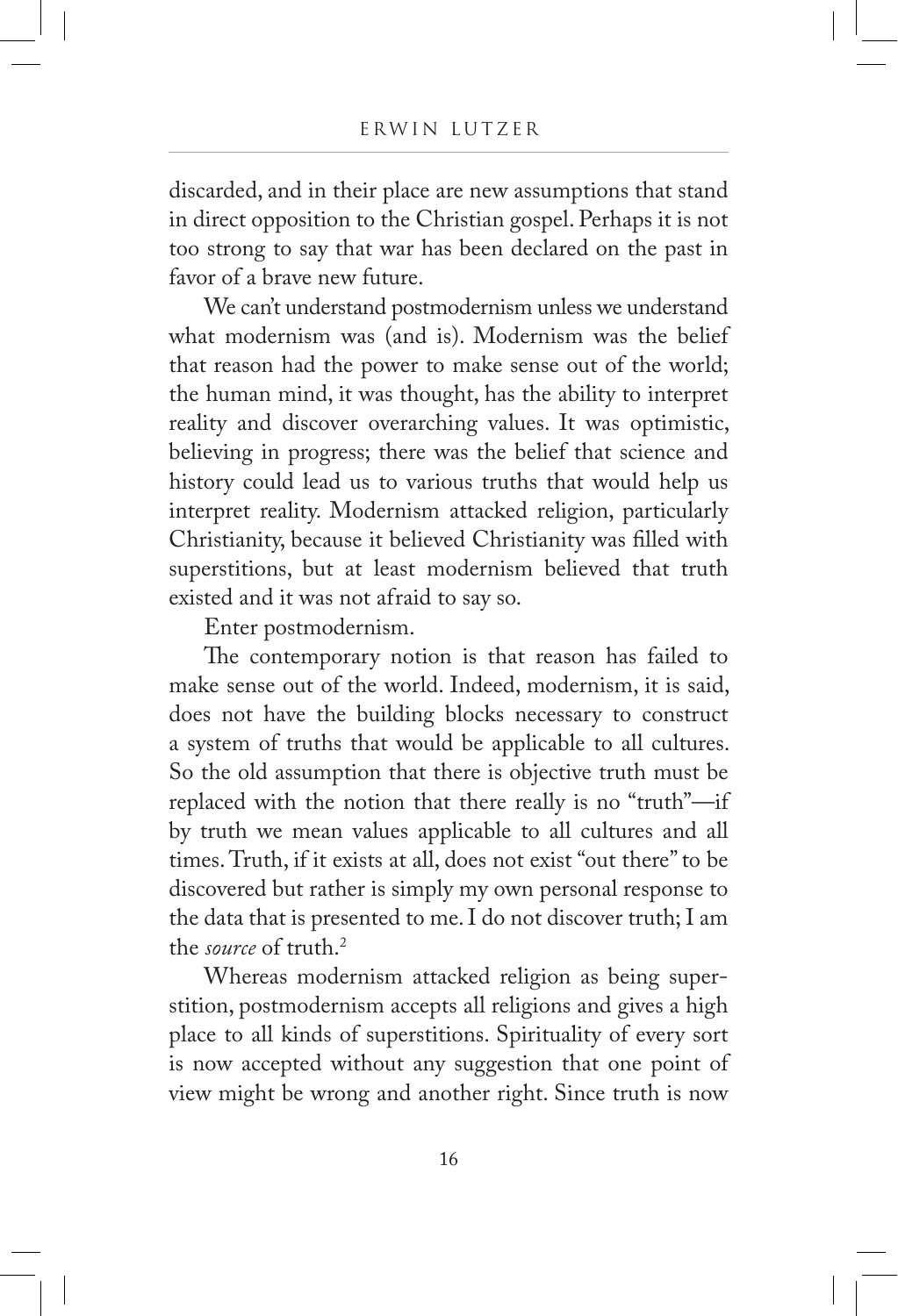defined as my personal opinion of reality, it follows that we have any number of "truths"—about as many as there are individuals in the world.

Theoretically, then, postmodernism says that there is no independent standard of right or wrong, no independent standard of truth and error. Yet, because we are moral beings, not even postmodernists can discard all moral judgments. When postmodernists see something they don't like, they have new ways of describing what they see; they have invented notions that replace the concept of truth.

These new thought forms have changed the dialogue in our modern world. We had best understand our culture if we wish to challenge it.

## *Truth Is Replaced by Fairness*

As mentioned, time was when people believed truth existed, even though they disagreed as to what it was. Today a belief is evaluated not on the basis of whether it is true or false but by asking, "Is it *fair?*"

Think of what this means for those of us who believe the gospel. The idea that salvation comes through Christ alone certainly does not appear "fair," given the many different religions in the world. Thus our message is ruled unacceptable no matter how much evidence might be adduced for it. In fact, what we believe, we are told, is based on narrow prejudice. Christianity is just our bias.

The same approach is taken in evaluating morality. Postmodernists say that morality, if it exists at all, is an exercise in psychology. So if you and I were to say, "I believe this to be immoral," the modern mind hears us saying, "I have this prejudice." We've all heard gay rights organizations refer to those who believe in the traditional marriage as people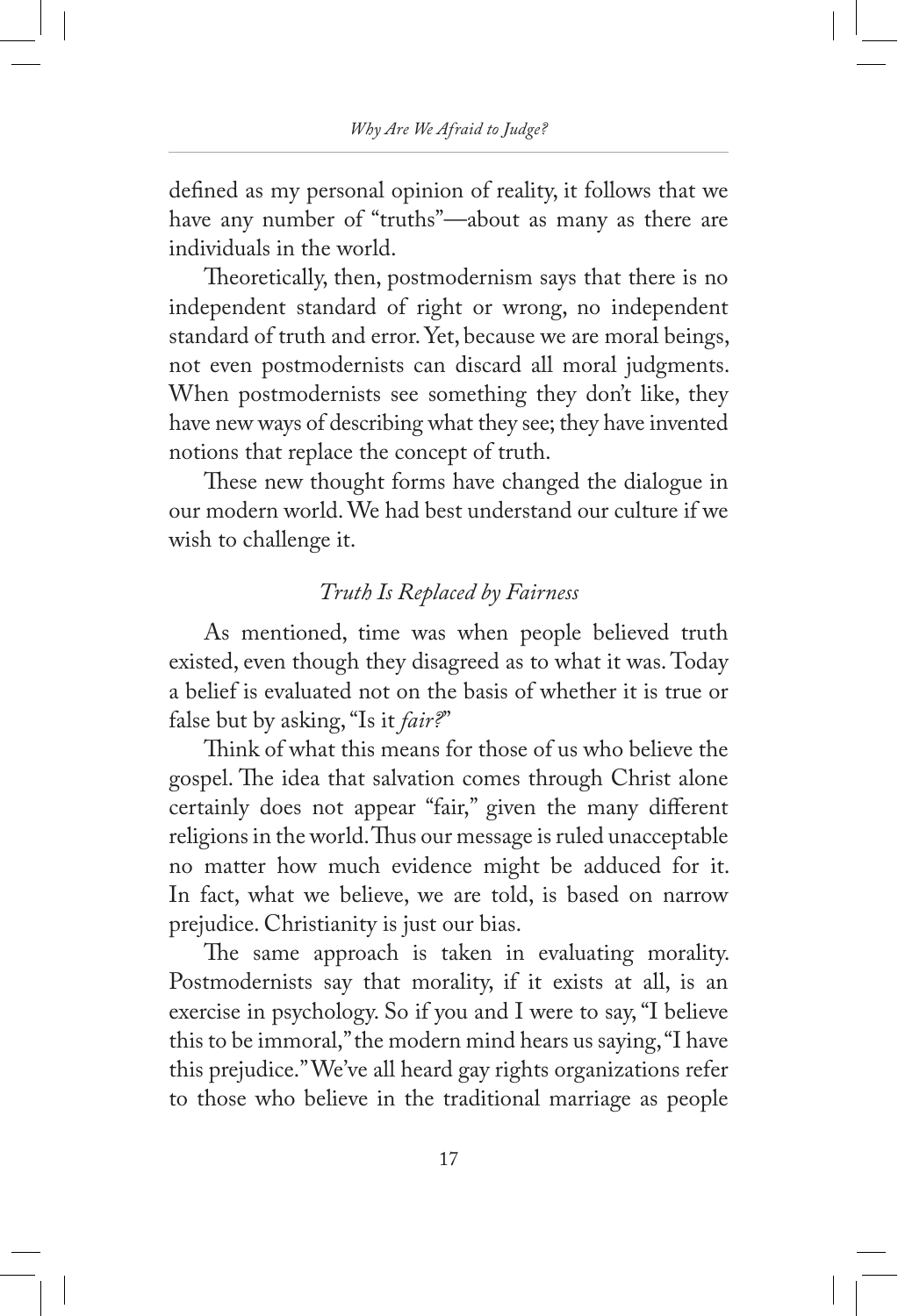who are bigoted. In other words, morality is not a matter of objectivity but narrow, personal bias.

Perhaps this illustration from baseball will help. Someone has said that a pre-modern umpire would have said, "There are balls and there are strikes and I call 'em *as they are.*" A modern umpire would have said, "There are balls and there are strikes and I call 'em *as I see them.*" But a postmodern umpire would say, "There are balls and there are strikes and they are *whatever I call 'em.*" So in matters of religion and morality, truth is whatever I say it is.

Our national icon is inoffensiveness. So if you think you have the "truth," courtesy demands that you keep your thoughts to yourself. As a good citizen, you should have the civility to keep quiet about your privately held convictions (your prejudices). Even freedom of speech should not extend to making moral judgments about other people's private behavior.

To put it differently, a new "right" has been found in the Constitution. No one should ever have to hear anything with which he disagrees! No one should ever have to hear anything that offends him. "Hate Crimes Legislation" is touted to be a defense of those groups that are supposedly unfairly singled out for bigotry and criminal activity. Whatever the merits of this legislation, we should be aware that the goal is to declare "offensive language" as a hate crime, thus silencing freedom of speech.

Some time ago such legislation passed in Canada. Authorities warned the *Focus on the Family* radio program that they could not broadcast unless they cut any portions dealing with homosexuality. The Canadian broadcasting board cited Canada's "hate crime law," which says it is illegal to speak of any group derogatorily. This means that pastors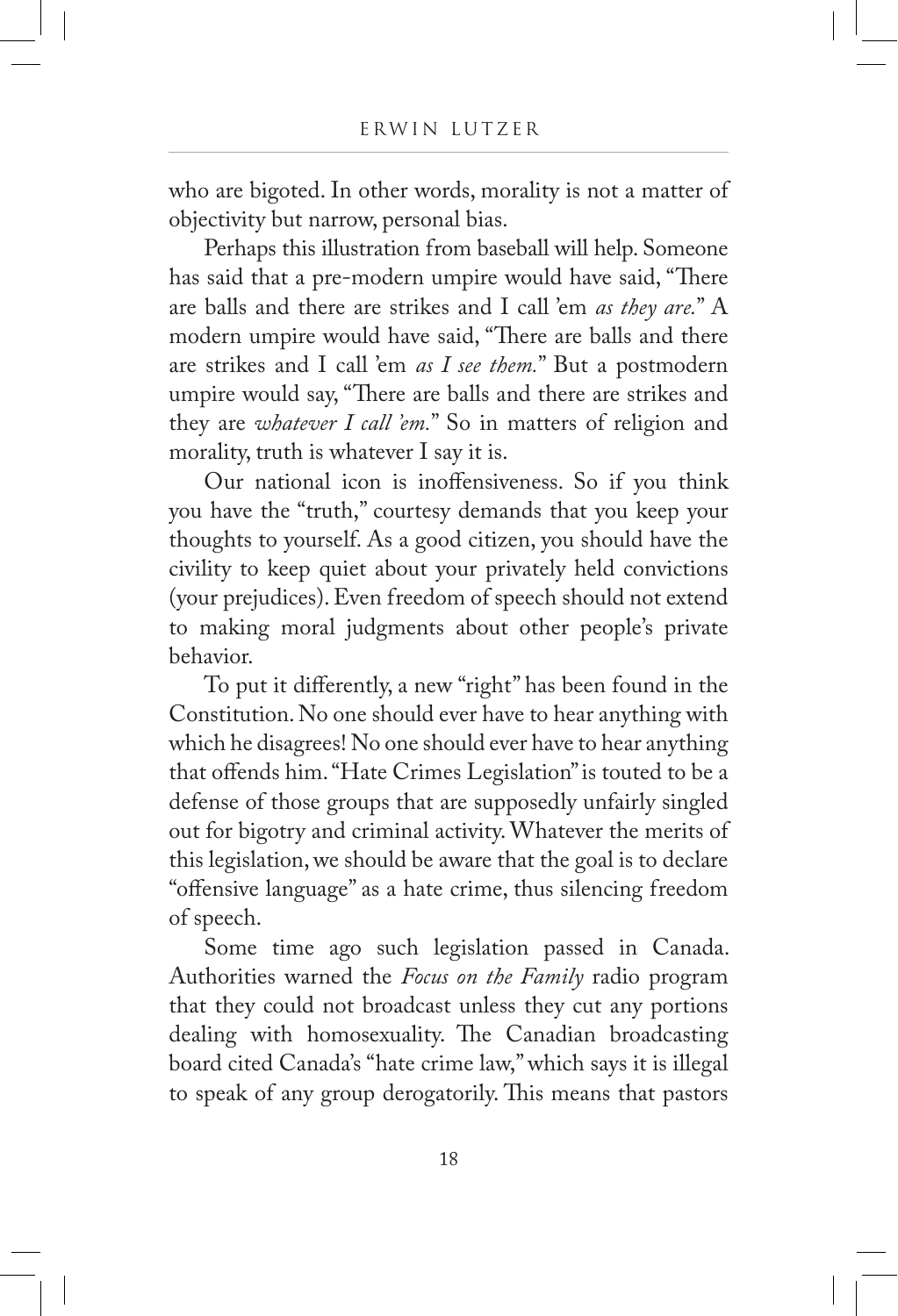cannot read Bible verses on the air regarding homosexuality, or they endanger the licenses of stations that carry them.<sup>3</sup>

Some take the argument a step further and say it is not just the perpetrator of crimes who is guilty; anyone who is not in step with the homosexual agenda is also guilty. Recall that after the homosexual Matthew Shepherd was murdered, a wide net of blame was cast that included all those who spoke against same-sex marriages and special rights for homosexuals. Thus since "anti-gay" expressions contribute to the crime of others, the postmodern stance is that such biases should be held privately—if for no other reason than because they are highly offensive.

Inoffensiveness also has impacted the political sphere. You may recall that after the September 11 terrorist attacks some businesses would not allow their employees to keep an American flag on their desks, for fear that they were offending other workers who were not in support of the war in Afghanistan. S. D. Gade, in his book *When Tolerance Is No Virtue,* says that the objective of political correctness (essentially another term for postmodernism) is to avoid invading anyone's "attitudinal space."4

The result is that we can bear only good news, not bad. You can say that Jesus has changed your life, but what is inadmissible is saying that He is the only way to God. For one thing, such statements are unfair because they make Jesus superior to other religious leaders, and this offends the majority of the world's population. What is more, such statements cannot be objectively true but are only the reflections of one's private religious bias. End of discussion.

Not everything about politically correct thinking is wrong. We Christians have often been judgmental, intolerant, and self-righteous at all the wrong points. We have been guilty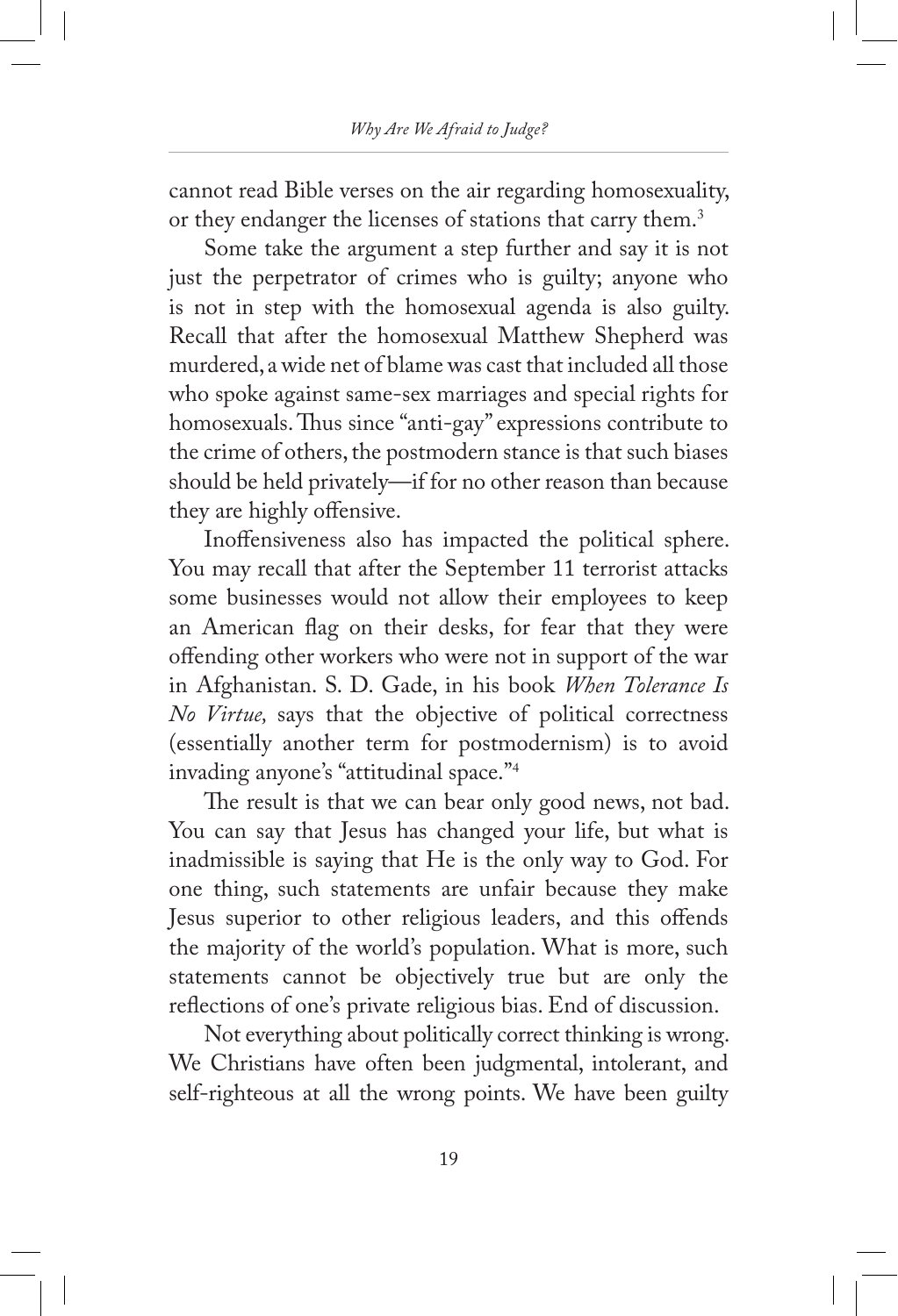of racism, elitism, and doctrinal snobbishness. There are some Christians who could use a good dose of tolerance, especially when it comes to their relationship with other Christians. But notice this: We should be tolerant in these areas, not because not doing so offends people, but because it is the right thing to do. In other words, *our tolerance must be based on truth, just as much as our intolerance must be based on truth.* In the end, our judgments must come down to truth questions.<sup>5</sup>

The problem is that we are often intolerant where we should be more tolerant; and often we are tolerant where we should be intolerant. In a word, we are intimidated. I, for one, do not have all the answers in our confused world, but we must attempt to be true to what the Bible teaches and live according to the mandate our Lord left for us.

We've learned that for the modern mind, there is no court of appeal in the traditional sense. Truth is subjective, disconnected from argumentation and facts. There is "your truth" and "my truth" but no truth that we must both claim. So our criterion for judging religious beliefs and lifestyles is not truth but fairness.

#### *Truth Is Replaced by Sensuality*

If individual perceptions are king, it follows that human beings will gravitate from the rational to the sensual. When God created man, two matters became inherently sacred. One was the sanctity of human life; the second was the sanctity of intimate sexuality. Today we have attacks against both: We have a society rampant with violence on television and on our streets; we also are obsessed with eroticism that destroys the sacredness of marriage.<sup>6</sup>

Our film and media industries have desensitized us to violence. In one study, when children were shown people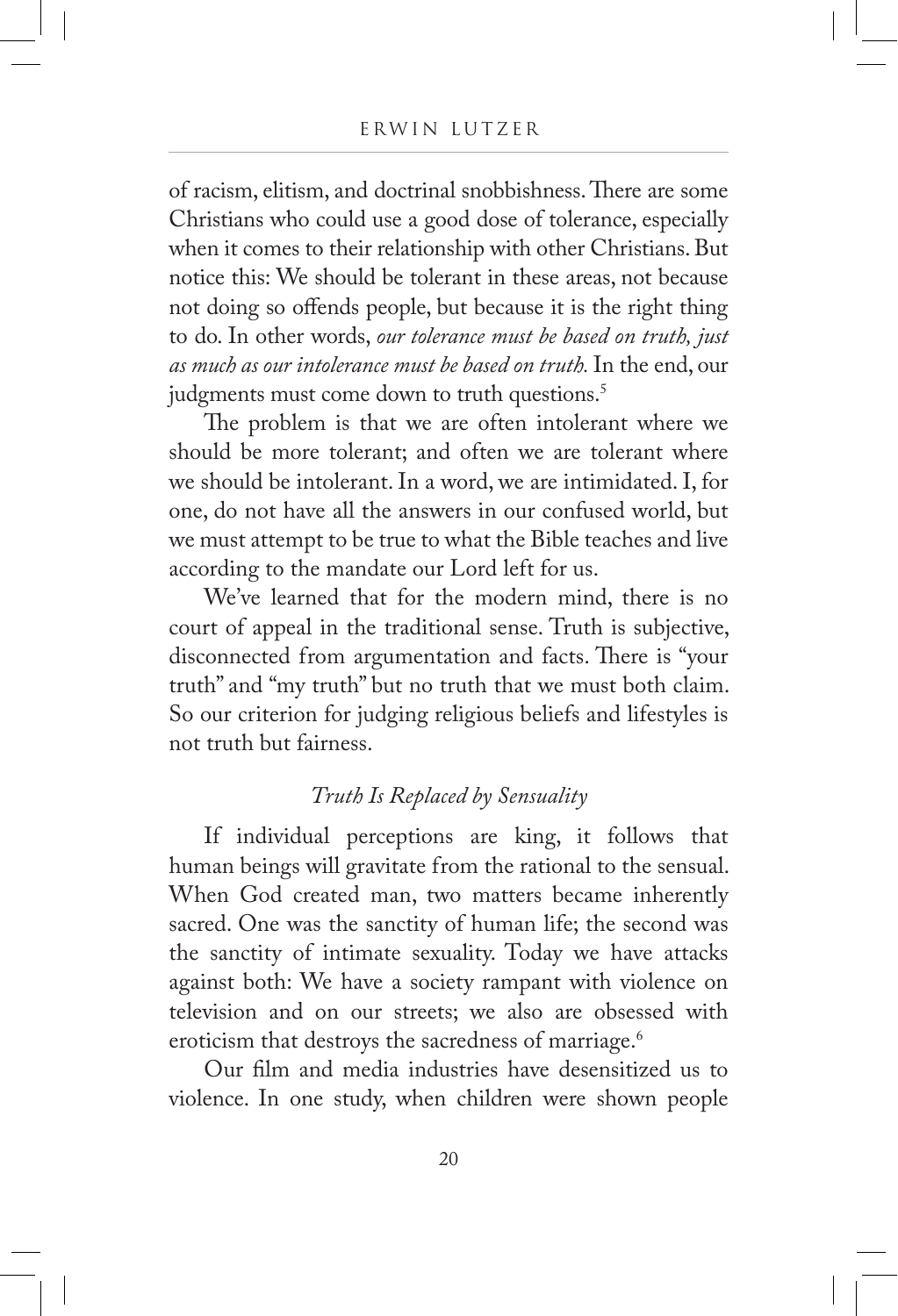being shot on television, they accepted it without much ado. But when they saw puppies being shot to death, they were horrified, crying out in righteous anger, shock, and grief. They had been conditioned to accept the violence that kills humans and outraged only at the violence that kills animals.

By nature we are not driven by rationality but by our desires. Without the restraints of laws and religion, mankind always drifts toward his urges, his immediate sensations. Eve, standing before the forbidden tree, was mesmerized by its hidden powers. "So when the woman saw that the tree was good for food, and that it was a delight to the eyes, and that the tree was to be desired to make one wise, she took of its fruit and ate" (Genesis 3:6). Her perceptions were more present to her than the commands of God. What she saw, felt, and anticipated was more alluring than obedience.

Left to themselves, human beings behave according to what feels right rather than according to what their mind and conscience tells them is right. Given the disintegration of basic moral distinctions, tolerance for any and every deviancy is in vogue. I've heard people say, "I can't deny my own feelings; they are a part of who I am, so I have to do what feels best." Years ago we saw a bumper sticker that said, "If it feels good, do it." Today we have bumper stickers that say, "If it feels good, it is *right.*" As for guilt, if it exists at all, it is just a feeling that has to be unlearned.

Since the ego has replaced God, people feel free to do whatever is necessary to find pleasure, no matter who gets hurt, no matter what the consequences. Since there can be no moral judgments that are applicable to all people at all times, and since morality is nothing more than what "seems good to me," no wonder we often hear the mantra, "Who are you to judge?"

Ravi Zacharias asks, "How do we communicate the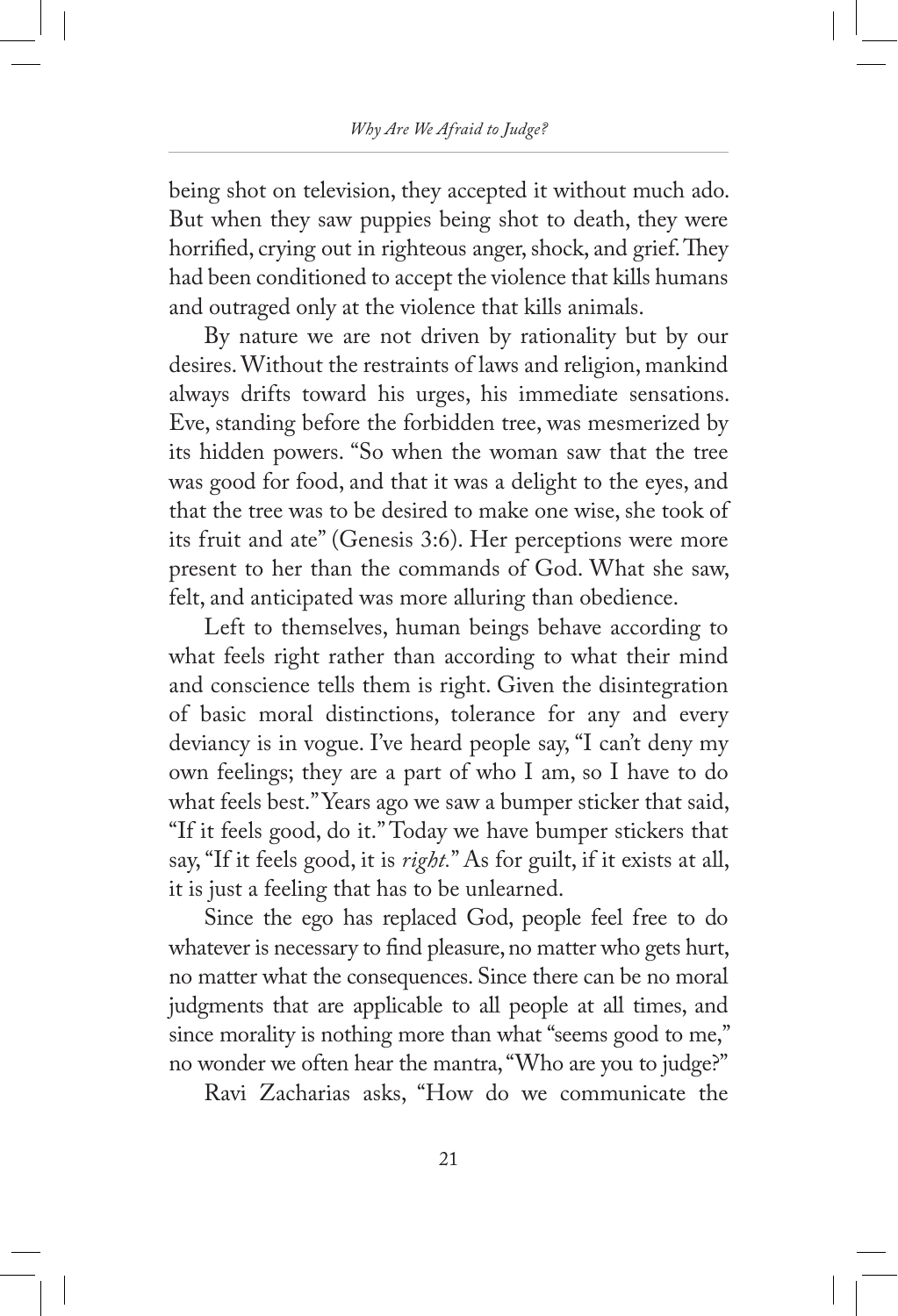gospel to a generation that hears with its eyes and thinks with its feelings?"7 That is an excellent question, but it is beyond the scope and intention of this book. I'm more interested in making sure that we have a gospel left to communicate rather than investigating the question of how it should be communicated.

Our challenges lie on many fronts.

### *Truth Is Replaced by Mysticism*

Religion is out; spirituality is in. What this means is that people are "into spirituality" without having to believe any doctrines. Since we no longer have objective truth but only individual perceptions, it follows that it does not matter if these perceptions contradict one another. If what I experience is true for me, who are you to say otherwise?

Deepak Chopra unites religious mysticism with medicine and teaches that the basic substance of our bodies is not matter but energy and information. We must become aware of the flow of human energy centered in channels known as *chakras.*<sup>8</sup> Healing takes place when we correct the flow of human energy and any imbalances in it. This is done by passing the hands over the other person, but without making contact. No contact is needed because the *Prana,* or vital energy, extends a few inches above the skin.

Chopra believes that at the core we are love, truth, compassion, awareness, and spirit. He says, "I am perfect as I am!"9 Our problem is that we do not believe this; if we did, we would be healthy, for we are the source of our own strength and healing. Evil is denied, and "truth" is whatever happens to work. Beyond this, people are encouraged to experiment with occult phenomena.

From time to time we read stories about the value of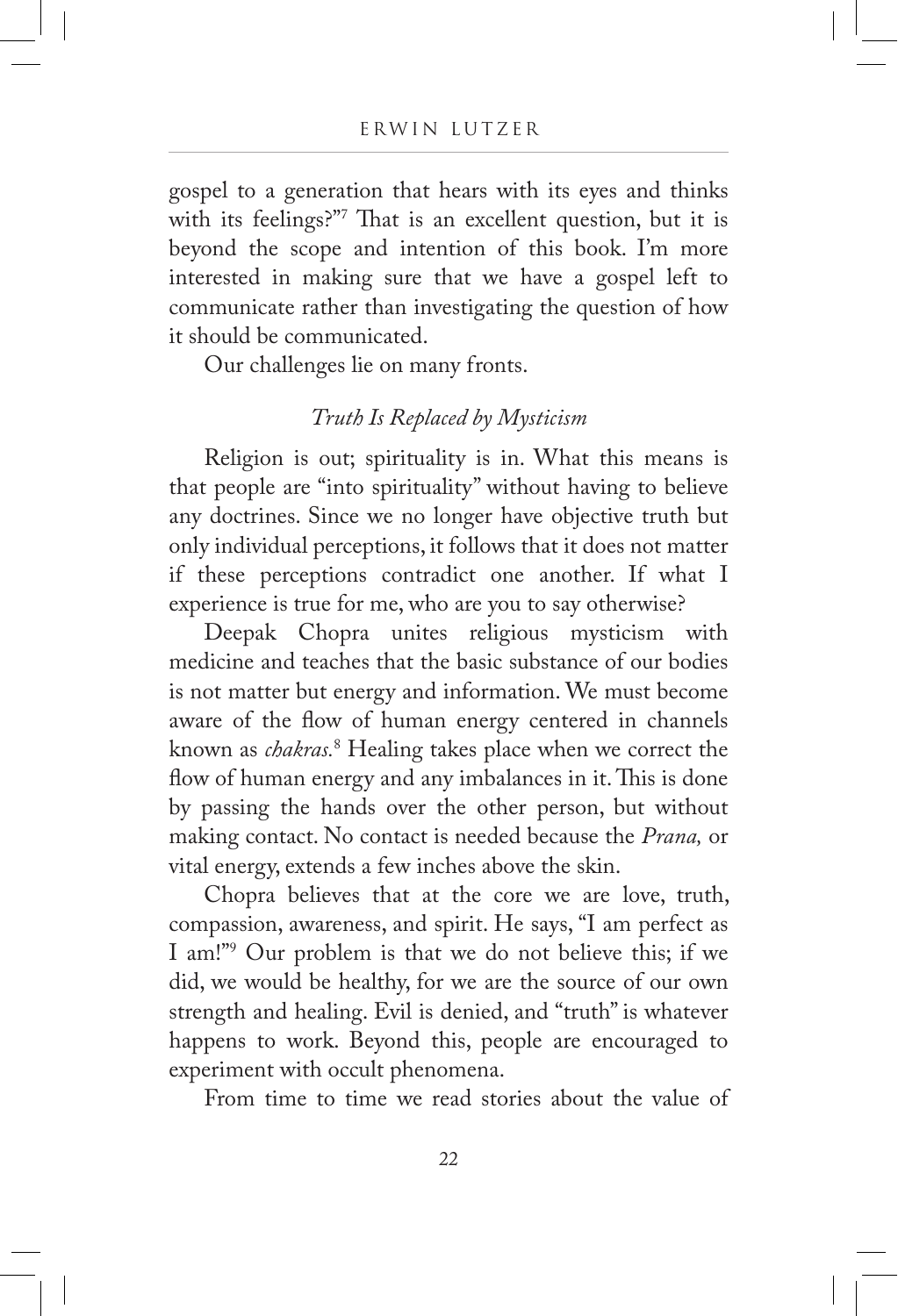prayer in healing physical ailments. In one controlled study, it was shown that people who were prayed for recovered much faster than others; indeed, there were even some evidences of rather miraculous healings. Most important, the report said it did not matter who did the praying, nor the deity before whom the names were invoked.

Whereas modernism said all religions were wrong, this new information about prayer apparently proves the postmodern notion that all religions are right. So today we are told that all religious points of view, no matter how logically contradictory, are equally valid. The mind, it is believed, creates its own reality. Ideas are "true" simply because I think them; truth is what I perceive it to be.

Understandably, we as Christians have a challenge before us, for our commitment to Christ commands us to make judgments in this nonjudgmental world.

## **THE CHALLENGE BEFORE US**

We can't blame postmodernism for the condition of the church, but there is no doubt that we have all been influenced by its tolerant mood. Many Christians feel no obligation to share their faith with others. They believe their own convictions are good for them, and it would be nice if others became Christians, but they do not see any urgency for others to hear the Christian message! Some time ago pollster George Barna shared a statistic to the effect that only 8 percent of adults held evangelical beliefs compared to 12 percent a decade before. Imagine what that same poll would tell us now!<sup>10</sup>

Many Christians feel embarrassed about the fact that we believe in universal truth, specifically in the uniqueness of Christ and His death and resurrection as the only means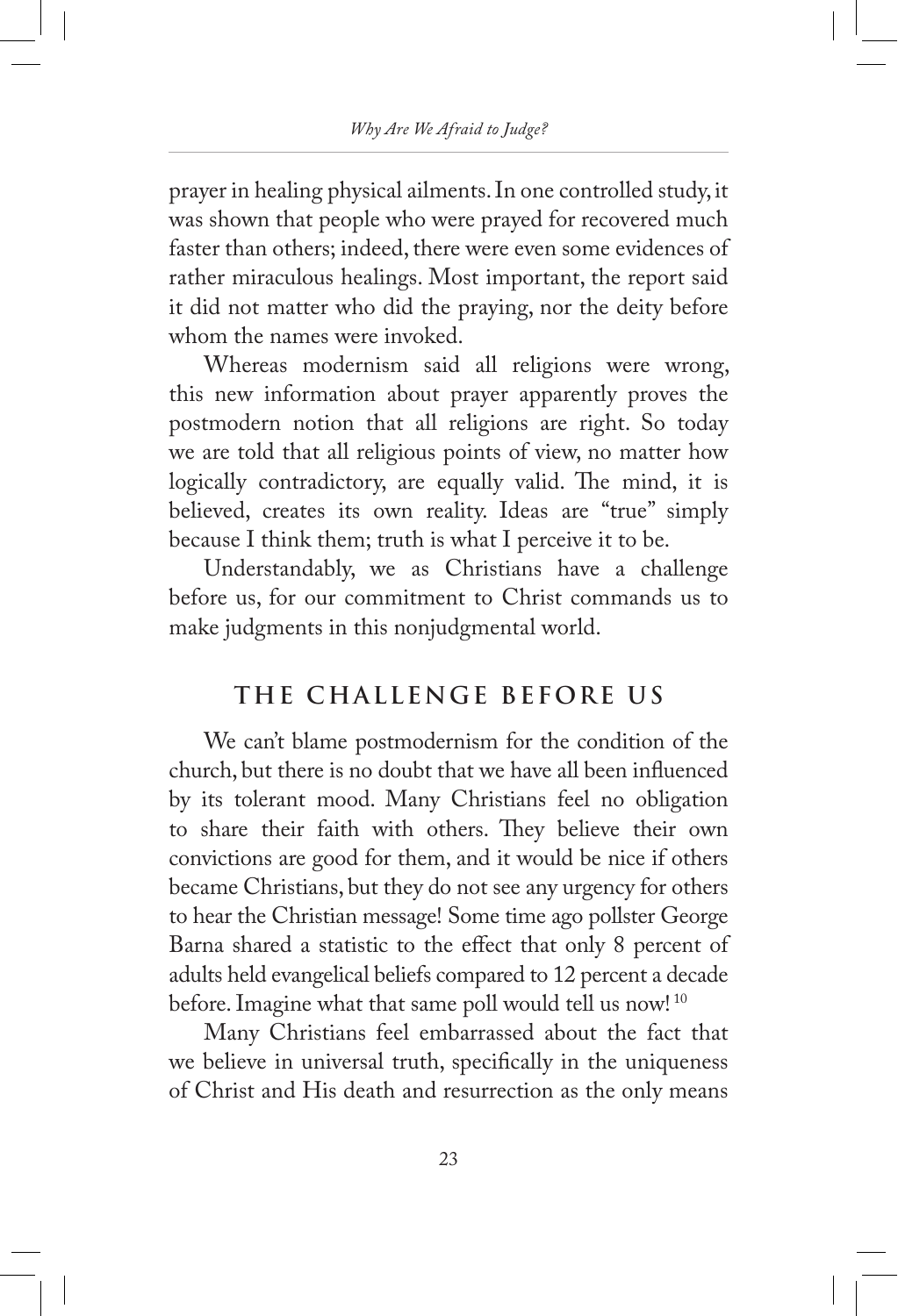by which we can be accepted by God. In an age when the greatest sin is offensiveness, and the greatest virtue is inoffensiveness, it is difficult to share a message that, at its core, is offensive to the mind of fallen man.

What is more, we feel intimidated, not only to judge the lostness of the world, but also to judge the condition of the church. We are embarrassed by arguments over doctrine and the pettiness that has often accompanied church splits. Repeatedly, we have heard how terrible it is that Protestantism has fragmented into an endless number of denominations and that these splits have been a scandal to the watching world. As a result, we are afraid that any judgments we make will only further these divisions and portray the church as at war with itself.

Others take the quest for unity a step further and believe that even the division between Protestantism and Catholicism should be healed. Not until all of Christendom becomes one in organization, one in vision, and one in doctrine will the world believe, or so we are told. Since the Protestant Reformation began over a disagreement in doctrine, some are telling us that doctrine must be minimized if unity is to be achieved.

So in a world where doctrine is seen as the enemy of unity, it seems reasonable that "petty doctrinal issues," as they are sometimes called, must be set aside for the benefit of the oneness that will impress the world. To draw a line in the sand and say, "Here we stand," is to further divide a fractured church. Unity at all costs.

No wonder we are afraid to make judgments! We are told that we should unite, not divide; we should show love rather than cleave to our personal biases. We are to concentrate on our own failings, not the failings of others. Let love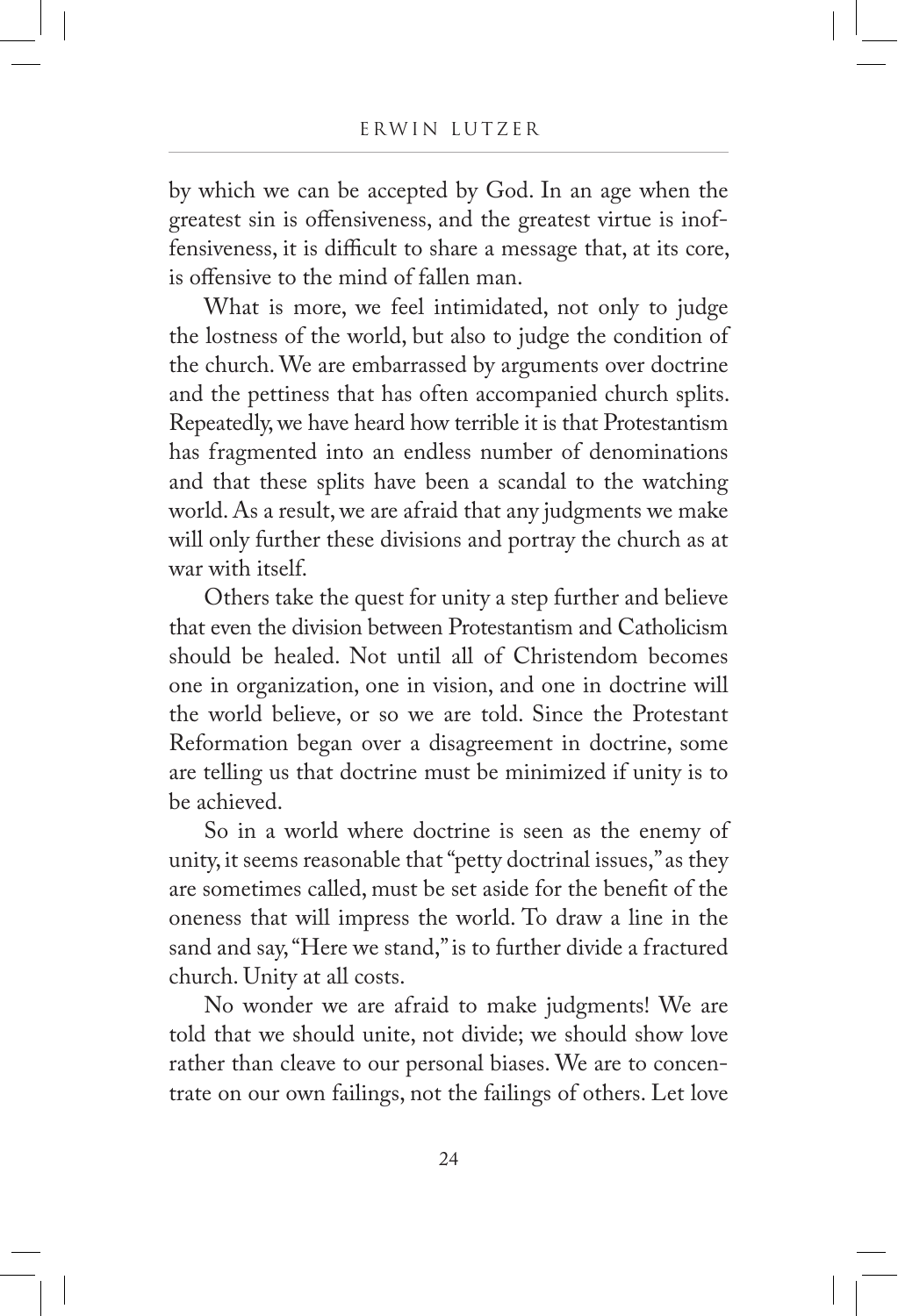"cover a multitude of sins" is the banner that captures the mood of our generation.

Given such an atmosphere, we can better understand why we often have uncritically accepted the world's values, its misguided tolerance, its entertainment, and its commitment to selfish individualism. We have preferred to be quiet, standing by and watching our culture drift, feeling helpless amid the swelling tide. In our timidity we have lost the credibility that is needed to be a compelling witness to the world.

Surely we must agree that discernment is in short supply. Schooled in the idea that we should "live and let live," we have allowed worldly thinking to flourish. While occultism grows in the evangelical church, few are willing to sound the alarm; fewer yet are willing to identify the false prophets that abound or to give good reasons why the God of Islam is different from the God of Christianity. Thus multitudes keep being misled with nary a word of warning. We think it is better to tolerate error than to look ugly defending the truth.

And yes, we must admit that the church has often looked ugly. There have been unnecessary doctrinal disputes; there have been personality conflicts, and the egos of the leaders have often been the basis of division, bickering, and needless conflicts. But the fact remains that we have the responsibility of making judgments. We are to represent Christ in an age that pays Him lip service but endears its heart to other lovers.

Perhaps no passage of Scripture has been used as often and as effectively to discourage any judging of doctrine or religious teachers than the prayer Jesus offered in John 17. Since He prayed for unity, some people have understood His words to mean that unity must supersede truth. They have argued that since doctrine divides, it should be minimized for the greater good of reaching the world.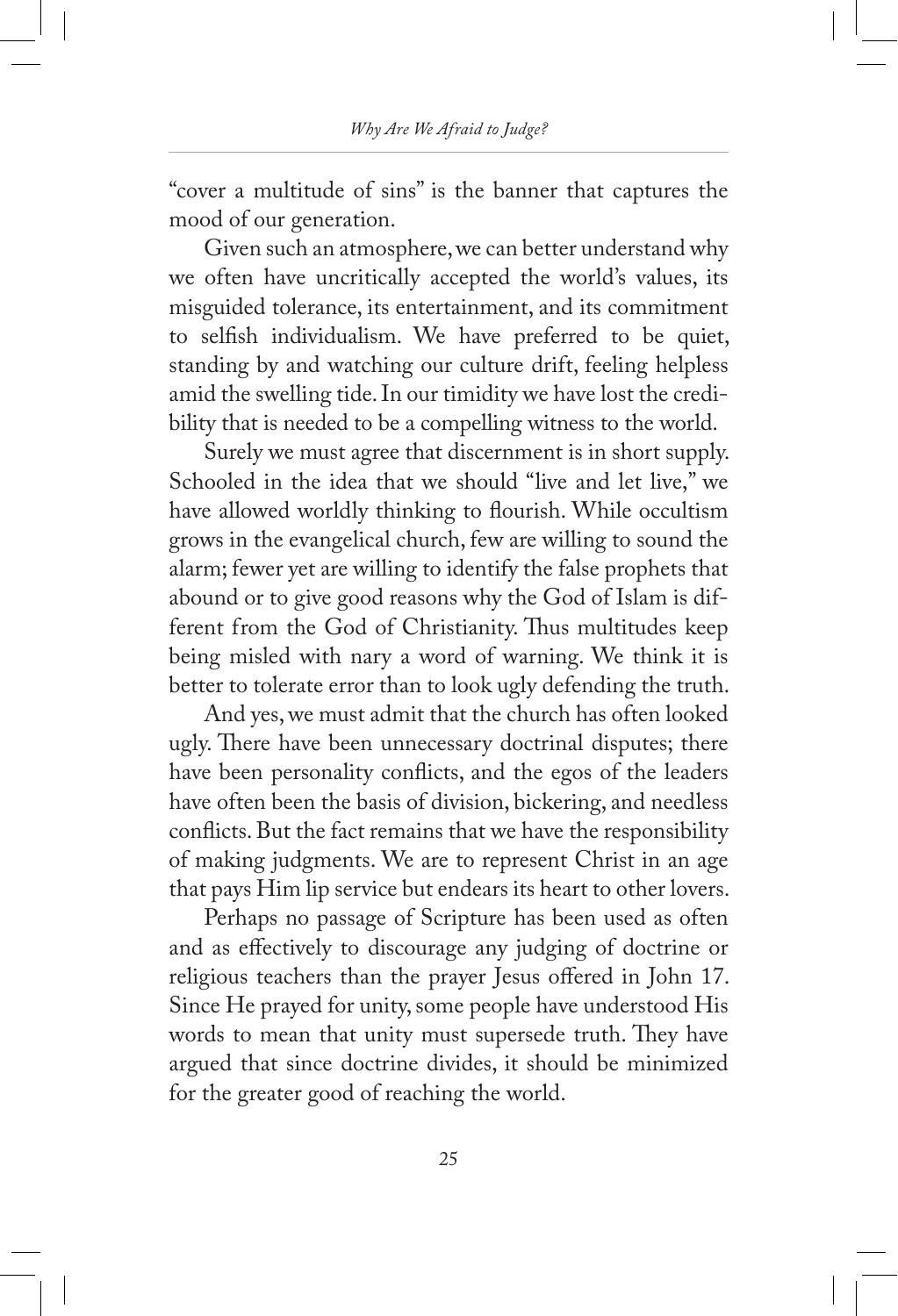But did Christ intend us to understand that we are not to judge doctrine? Did He want us to understand that unity is more important than truth? Do we need to set our disagreements aside in favor of a "united" church to impress the world? And what should the world see when it looks at the church?

### **FULFILLING THE PRAYER OF JESUS**

There will always be tension between doctrinal integrity and unity. Jesus emphasized both in His prayer, and our responsibility is to find the balance between the two. In John 17:11, He prayed that His followers would be united: "Holy Father, keep them in your name, which you have given me, that they may be one, even as we are one." A second time He prayed for the kind of unity that should impact the world, "that they may all be one, just as you, Father, are in me, and I in you, that they also may be in us, so that the world may believe that you have sent me" (v. 21). The unity for which He prayed is so powerful that the world should take notice and believe on Him. This is a unity that should be visible, credible, and supernatural.

But let us notice the following.

First, we are explicitly told that He is praying for unity among His true followers only. They are described as the ones to whom Christ revealed the Father (v. 6); they are the ones who have obeyed His word (v. 6). His prayer is directed in behalf of those who understand His uniqueness. He prays for those who recognize that He is a prophet, yes, but more than a prophet. His prayer is for those who believe in His name for their salvation and life's passion.

"I am not praying for the world," He says, "but for those whom you have given me, for they are yours" (v. 9). He does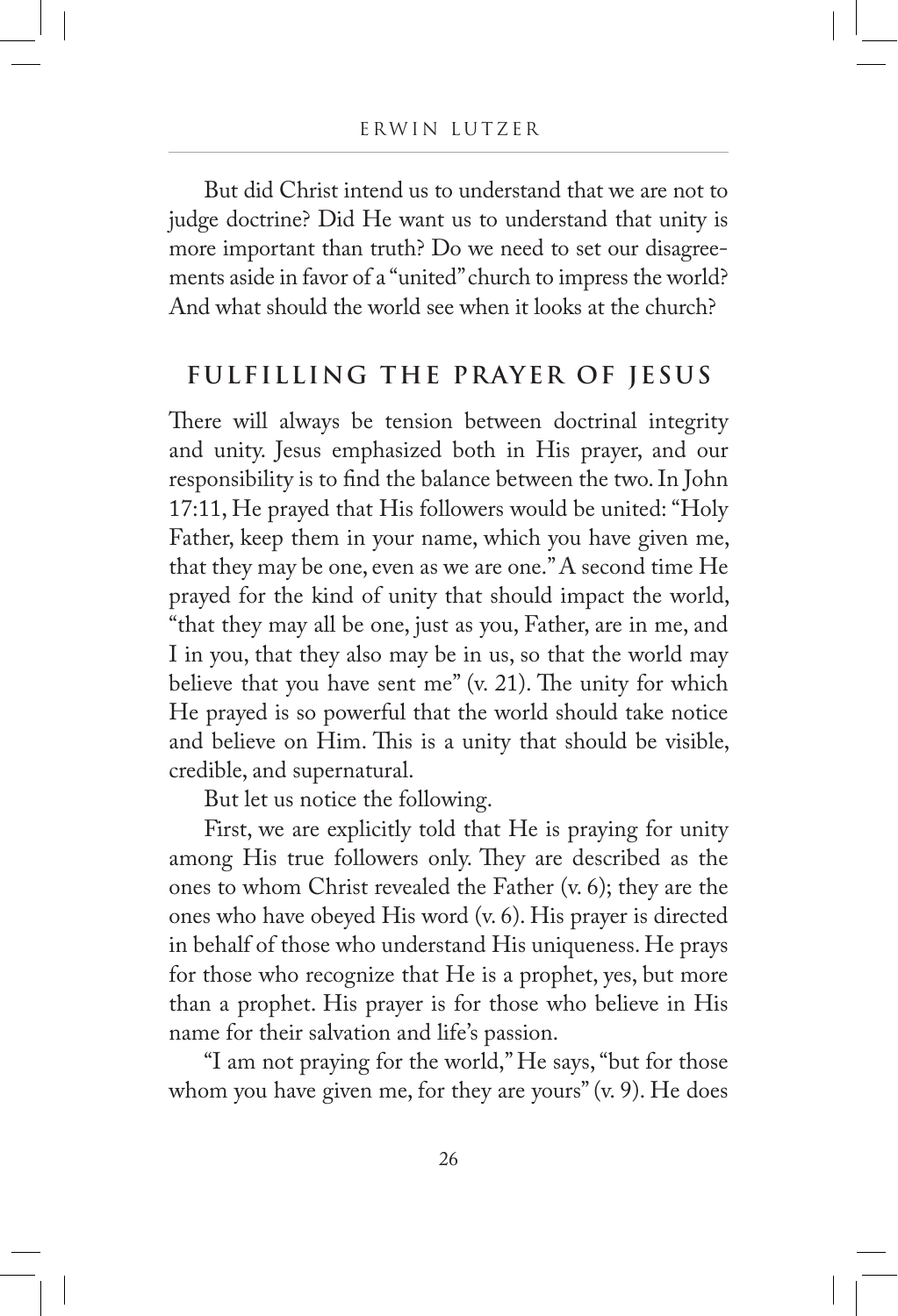not pray for Judas, for he was not a gift from the Father to the Son; at no time did Judas belong to Him (v. 12). He prays only for His followers, that the powerful evil forces they would encounter would not disrupt their unity.

This most assuredly is not a prayer in behalf of worldwide Christendom as such; it is not a prayer for the visible, organizational unity of the church, regardless of her beliefs and teachings. Whatever we may say about contemporary Roman Catholicism, the fact is that during the days of the Reformation, the church had veered far from the teachings of the Bible, particularly in matters of salvation. To say that the Reformers should have maintained organizational unity even in the face of serious doctrinal error is certainly to miss Jesus' point. Unity among believers, yes; unity with those who teach a false gospel, no.

Jesus' prayer began to be answered when the Holy Spirit came at Pentecost and united all believers into the body of Christ. This prayer continues to be answered when new believers are granted the gift of the Holy Spirit and are baptized into the same body (1 Corinthians 12:13). This prayer transcends all denominations and groups; it is a prayer that transcends all races, cultures, and genders. It is a prayer for all who have been truly born of the Spirit in every country and corner on earth.

Second, Jesus prayed that this unity would be a unity supported by truth. "Sanctify them in the truth; your word is truth" (John 17:17). Here He prays for the purity of the church; He prays that His believers would be set apart for the Father's blessing and use. He is asking that the church would be pure, separate from the world, and committed to her mission. "As you sent me into the world, so I have sent them into the world" (v. 18).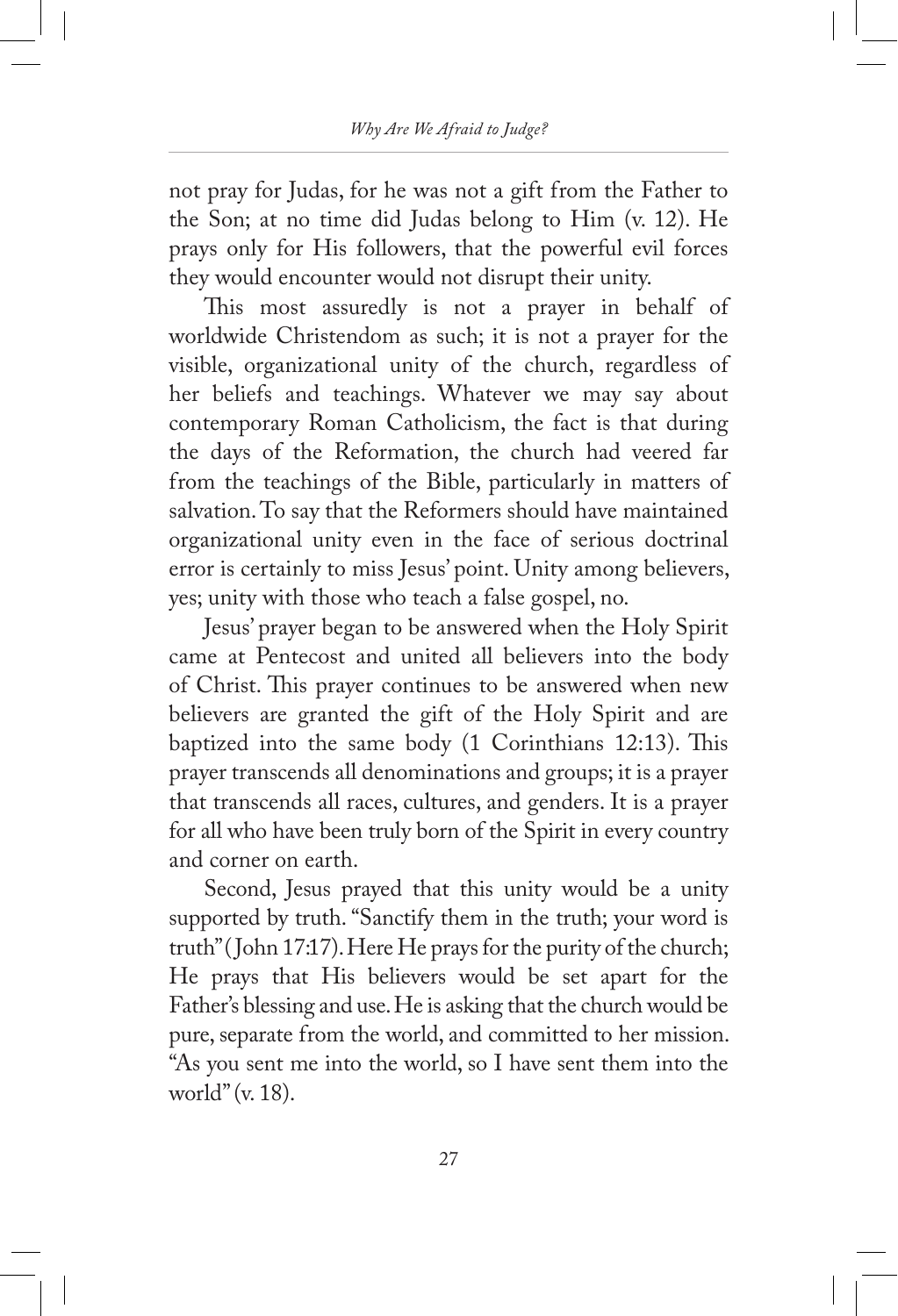What is the world to see when it looks at the church?

The world should be attracted by our observable unity, based on truth. Just hours before this prayer, Jesus told His disciples, "By this all people will know that you are my disciples, if you have love for one another" ( John 13:35). Since this love is to be seen, it is my opinion that Jesus was thinking primarily of the love that exists within members of a given congregation, not necessarily the broad organizational unity that many think is the key to winning the world.

Please don't misunderstand. I'm not saying that outward unity is optional because we already have the unity of the Spirit. There is little doubt that we should strive "to maintain the unity of the Spirit in the bond of peace," as Paul urges us to do (Ephesians 4:3). The history of the church is filled with many examples of needless division, either based on personalities or trivialities. The fragmentation of Protestantism has, at times, been a scandal that no doubt has made the world turn away in disgust. *But we cannot fulfill the prayer of Jesus by sacrificing our differences, especially when those differences lie at the heart of the gospel.*

What is more, it is doubtful that the world would rush to believe if only all the Protestant denominations dropped their labels or if giant rallies were held in a stadium, proving that we have now all become "one." Nor, in my opinion, would the union of Protestantism and Catholicism cause a wave of conversions. Such a unity might initially bring headlines, but its effects would eventually dissipate.

People will be impressed when we become a community of caring people whose sacrifice for others cannot go unnoticed. Our fractured homes have produced a sense of betrayal and worthlessness that only deep friendships can begin to heal. Individual believers living the life of Christ shoulder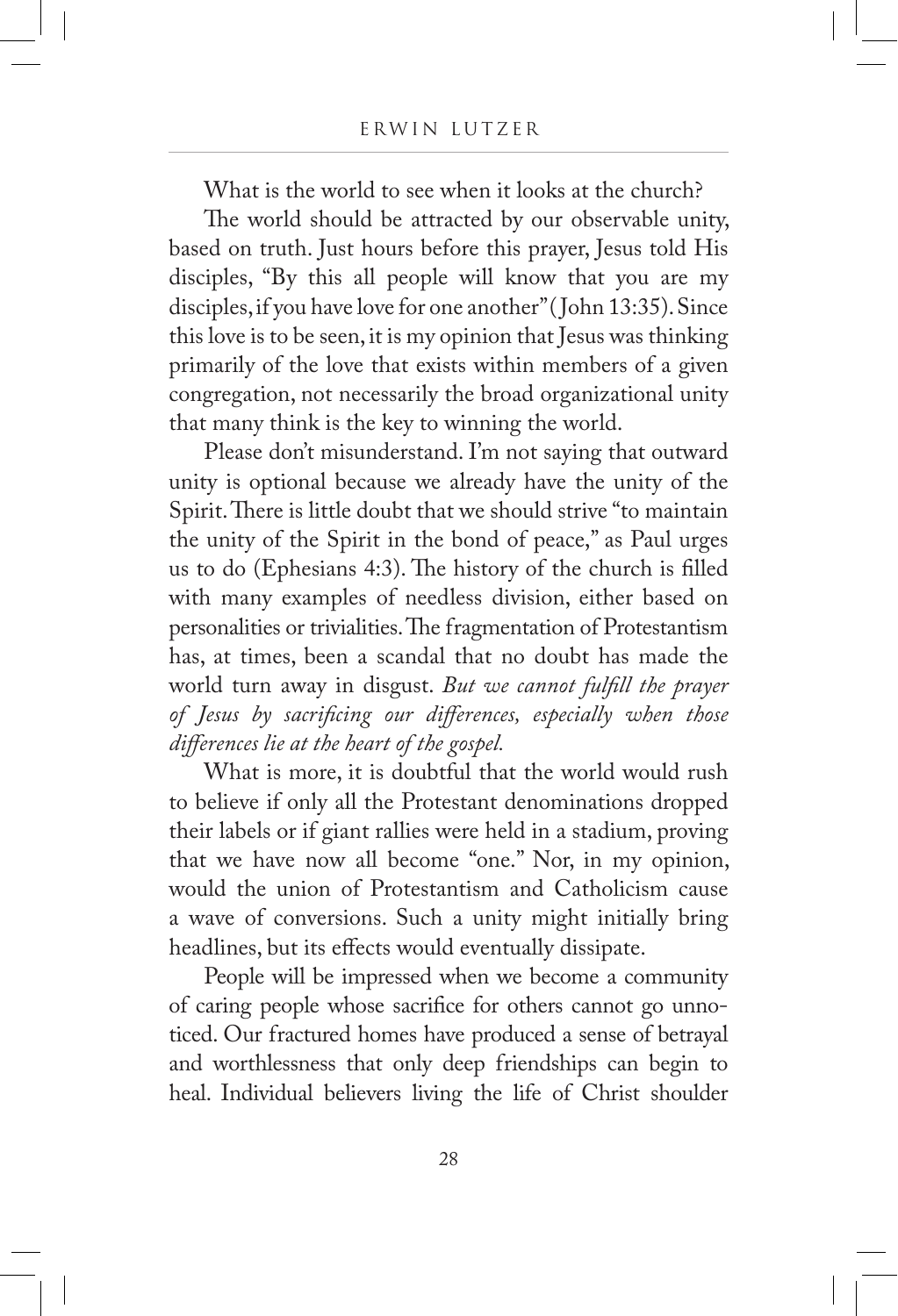to shoulder with the skeptical people of the world will give credibility to our message. We must be committed to helping the poor, standing with the oppressed, and expending ourselves for those who have dismissed Christianity as irrelevant.

Intellectual arguments alone will not win a generation schooled in the notion that worldviews should not be judged by rational consistency or evidence. Christianity, rooted in the soil of history and reason, finds it difficult to compete in an age given to irrational commitments. But a life committed to the betterment of others is difficult to refute. As Francis Schaeffer used to tell us, the local church "should not only be right, but beautiful." Love will win them.

Third, Jesus prayed for the *holiness* of the church. "I do not ask that you take them out of the world, but that you keep them from the evil one. They are not of the world, just as I am not of the world. Sanctify them in the truth; your word is truth" ( John 17:15–17).

The church is to be "sanctified," that is, to be a community of believers who embrace integrity, purity, and a passionate love for God. The values of the world are to be rejected; indeed, the Bible says of the one who loves the world, "the love of the Father is not in him" (1 John 2:15).

Mark this well: The love within the church *attracts* the world; the holiness within the church *convicts* the world. In the early church, great fear came upon the people when they saw the church committed to discipline and holy living. Unfortunately, as the world observes the church today it might see a commitment to love (which it views as tolerance), but I doubt that it sees a commitment to holy living. Yet we are called to both.

We are, says Peter, a chosen people, "a royal priesthood, a holy nation, a people for his own possession, that [we] may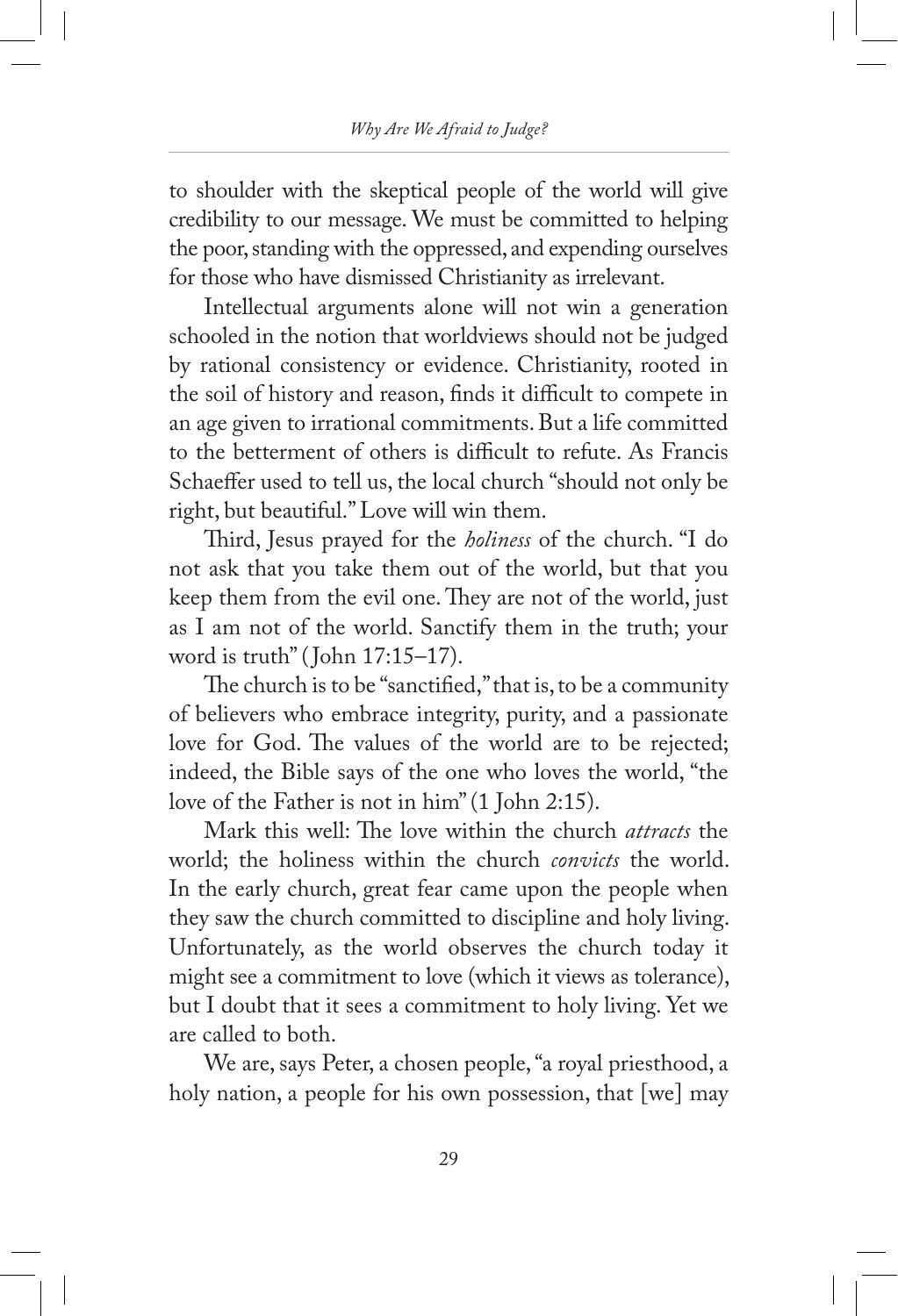*proclaim the excellencies of him* who called [us] out of darkness into his marvelous light" (1 Peter 2:9; emphasis added). I agree with Dwight Edwards, who says, "As today's unbelievers observe God's children living in radical holiness, in supernatural community, and in overflowing grace, they too will be provoked to consider Christ in ways that a thousand tracts could never do."11

If the call to holiness is to be obeyed, we must have discernment. To be set apart for God means that we identify the world's values and that we choose to live to the beat of a different drummer. To be in the world but not of it is the challenge before us.

How can we represent Christ effectively in an age of religious superstitions and radical individualism? How can we maintain that critical balance between holiness and unity? The sanctification for which Jesus prayed demands that we recommit ourselves to those truths that have made the church great.

## **THE PURPOSE OF THIS BOOK**

The purpose of this book is to redraw some blurred lines between the church and the world. It is to ask ourselves what Jesus meant when He said that we should be "in the world, but not of it." We must understand the world *from* which we have been called, and we must also understand the holy calling *to* which we have been called.

In the pages that follow, I intend to shed some light on the neglected topic of discernment, that is, the ability to distinguish biblical Christianity from the counterfeit spirituality and values of today's world. My goal is to help all of us become vigilant, high-impact Christians who love